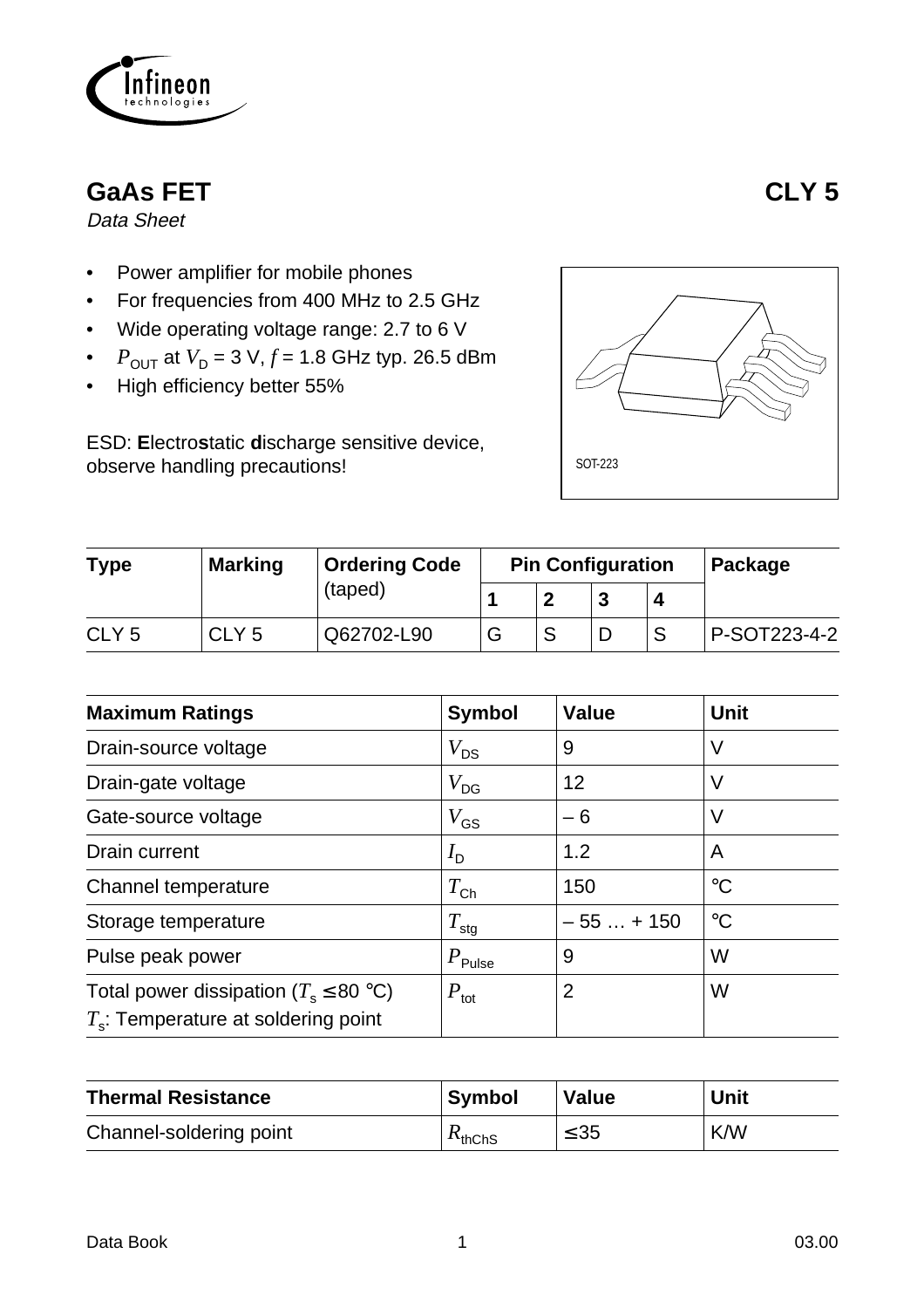

### **Electrical Characteristics**

 $T_A$  = 25 °C, unless otherwise specified.

| <b>Characteristics</b>                      | <b>Symbol</b>      | <b>Limit Values</b> |        |        | <b>Unit</b> | <b>Test</b>                                                                         |  |
|---------------------------------------------|--------------------|---------------------|--------|--------|-------------|-------------------------------------------------------------------------------------|--|
|                                             |                    | min.                | typ.   | max.   |             | <b>Conditions</b>                                                                   |  |
| Drain-source saturation<br>current          | $I_{\text{DSS}}$   | 600                 | 800    | 1200   | mA          | $V_{DS}$ = 3 V<br>$V_{GS}$ = 0 V                                                    |  |
| Drain-source pinch-off<br>current           | $I_{\sf D}$        |                     | 10     | 100    | μA          | $V_{DS}$ = 3 V<br>$V_{GS} = -3.8 V$                                                 |  |
| Gate pinch-off current                      | $I_{\rm G}$        |                     | 5      | 20     | $\mu$ A     | $V_{DS}$ = 3 V<br>$V_{GS} = -3.8 V$                                                 |  |
| <b>Pinch-off Voltage</b>                    | $V_{\text{GS(p)}}$ | $-3.8$              | $-2.8$ | $-1.8$ | $\vee$      | $V_{DS}$ = 3 V<br>$I_{\rm D}$ = 100 $\mu$ A                                         |  |
| Small Signal Gain <sup>1)</sup>             | $\overline{G}$     | 10.5                | 11.0   |        | dB          | $V_{DS}$ = 3 V<br>$I_{\rm D}$ = 350 mA<br>$f = 1.8$ GHz<br>$P_{\text{in}} = 0$ dBm  |  |
| Small Signal Gain <sup>1)</sup>             | $\, G \,$          | 11.5                | 12.0   |        | dB          | $V_{DS}$ = 5 V<br>$I_{\rm D}$ = 350 mA<br>$f = 1.8$ GHz<br>$P_{\text{in}} = 0$ dBm  |  |
| Small Signal Gain <sup>2)</sup>             | $G_{\rm p}$        | 9.0                 | 9.5    |        | dB          | $V_{DS}$ = 3 V<br>$I_{\rm D}$ = 350 mA<br>$f = 1.8$ GHz<br>$P_{\text{in}} = 0$ dBm  |  |
| <b>Output Power</b>                         | $P_{\rm o}$        | 26.5                | 27     |        | dBm         | $V_{DS}$ = 3 V<br>$I_{\rm D}$ = 350 mA<br>$f$ = 1.8 GHz<br>$P_{\text{in}}$ = 19 dBm |  |
| <b>Output Power</b>                         | $P_{\rm o}$        | 29.5                | 30     |        | dBm         | $V_{DS}$ = 5 V<br>$I_{\rm D}$ = 350 mA<br>$f = 1.8$ GHz<br>$P_{\text{in}}$ = 21 dBm |  |
| 1 dB-Compression Point $ P_{1 \text{ dB}} $ |                    |                     | 26.5   |        | dBm         | $V_{DS}$ = 3 V<br>$I_{\rm D}$ = 350 mA<br>$f = 1.8$ GHz                             |  |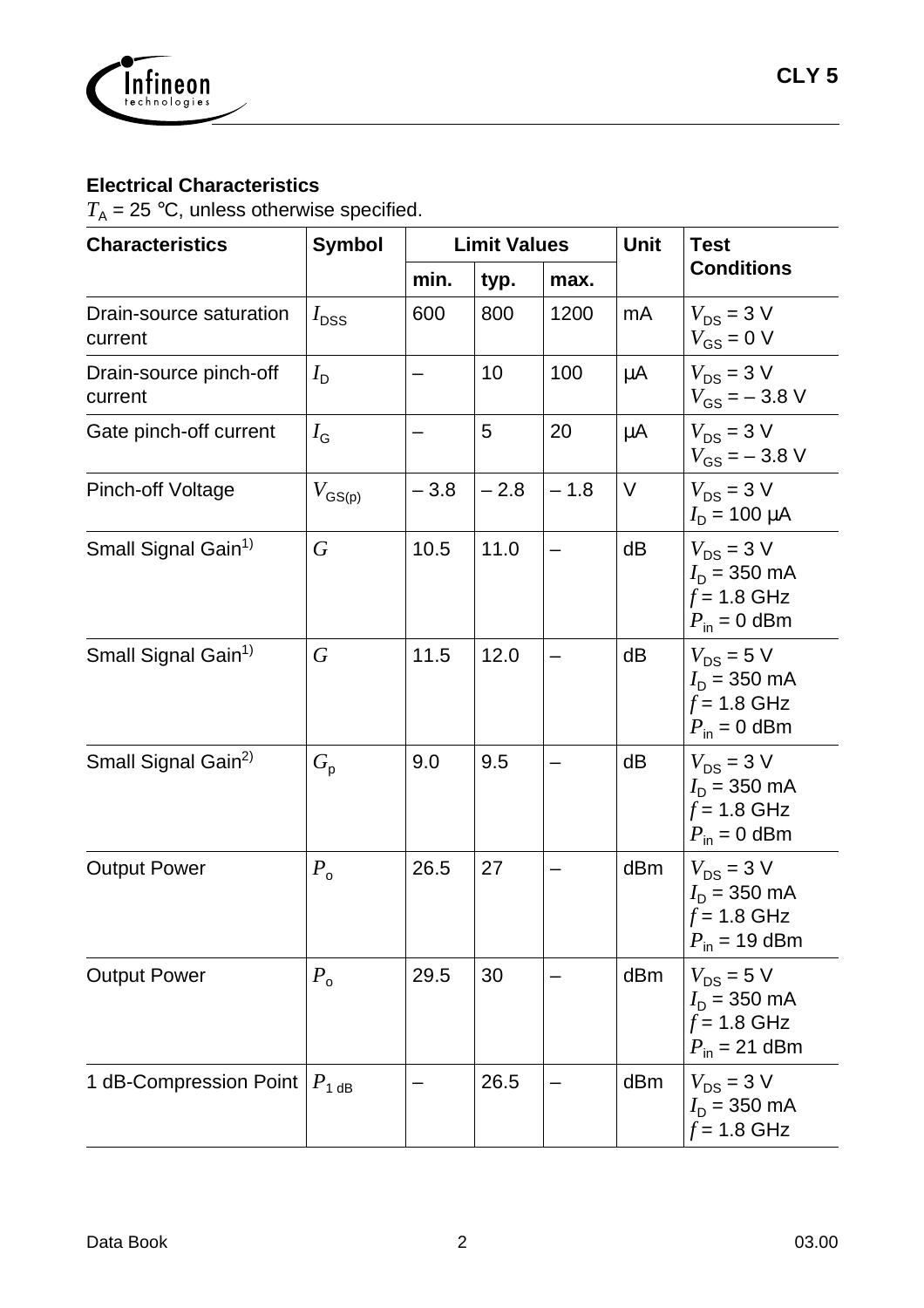

#### **Electrical Characteristics** (cont'd)

 $T_A$  = 25 °C, unless otherwise specified.

| <b>Characteristics</b>             | <b>Symbol</b> | <b>Limit Values</b> |      |      | <b>Unit</b> | <b>Test</b>                                                                           |  |
|------------------------------------|---------------|---------------------|------|------|-------------|---------------------------------------------------------------------------------------|--|
|                                    |               | min.                | typ. | max. |             | <b>Conditions</b>                                                                     |  |
| 1 dB-Compression Point $ P_{1dB} $ |               |                     | 30   |      | dBm         | $V_{DS}$ = 5 V<br>$I_D = 350 \text{ mA}$<br>$f = 1.8$ GHz                             |  |
| <b>Power Added Efficiency</b>      | <b>PAE</b>    | 40                  | 55   |      | %           | $V_{DS}$ = 5 V<br>$I_D = 350 \text{ mA}$<br>$f = 1.8$ GHz<br>$P_{\text{in}}$ = 21 dBm |  |
| Noise figure                       | NF            |                     | 1.72 |      | dB          | $V_{DS}$ = 5 V<br>$I_D = 350 \text{ mA}$<br>$f = 1.8$ GHz                             |  |

 $1)$  Matching conditions for maximum small signal gain (not identical with power matching conditions!).

 $^{2)}$  Power matching conditions:  $f$  = 1.8 GHz: Source Match:  $G_{\rm ms}$ : MAG 0.58; ANG -143°; Load Match  $G_{\rm ml}$ : MAG 0.76; ANG -116°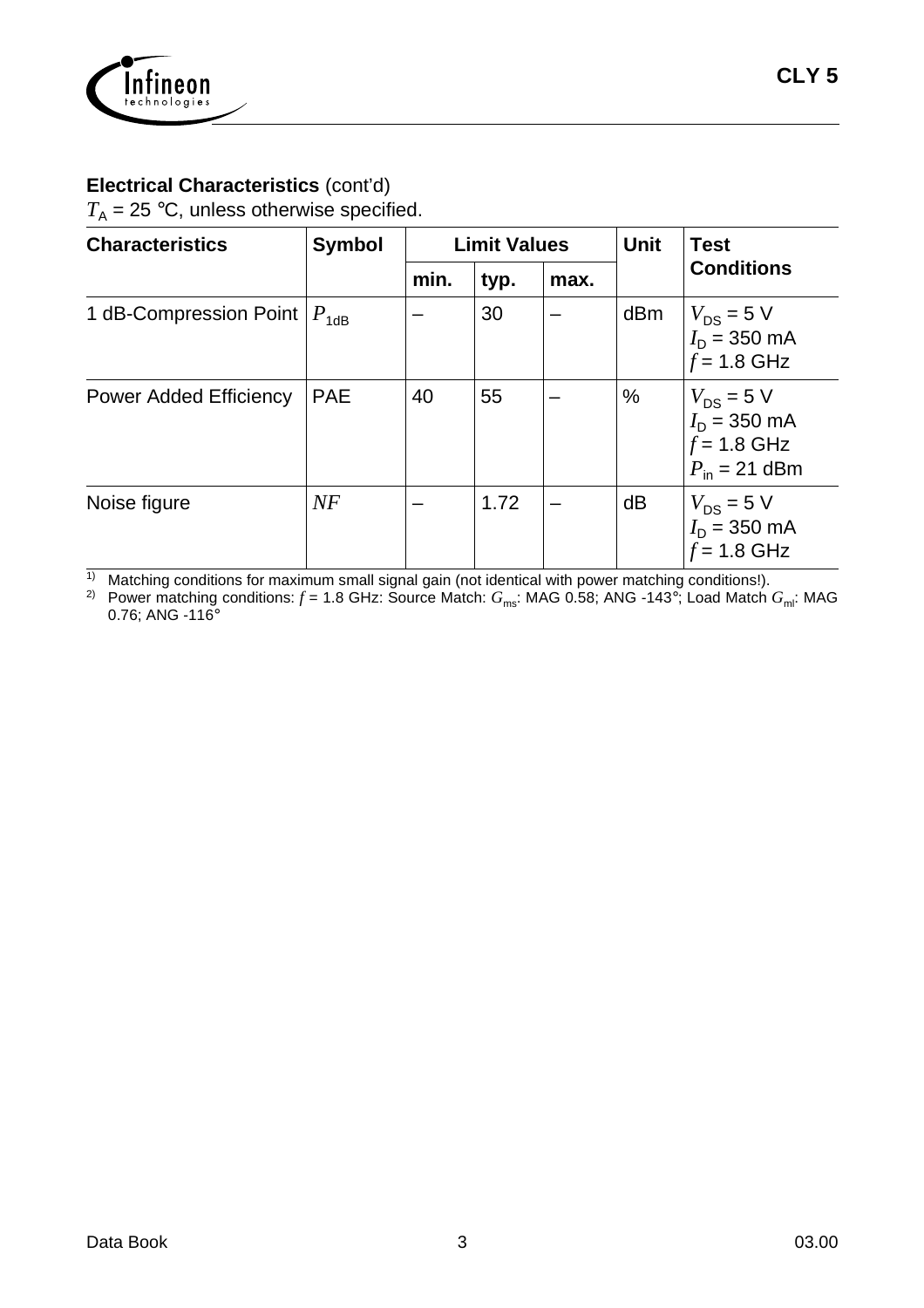

### **Compression Power vs. Drain-Source**

**Voltage**  $f = 1.8$  GHz;  $I_{DS} = 0.5 \times I_{DSS}$ 



#### **Output Characteristics**



Gain and  $P_{1 \text{ dB}}$  vs. Drain Source Voltage,  $f = 1.8 \text{ GHz}; I_{DS} = 0.5 \times I_{DSS}$ 

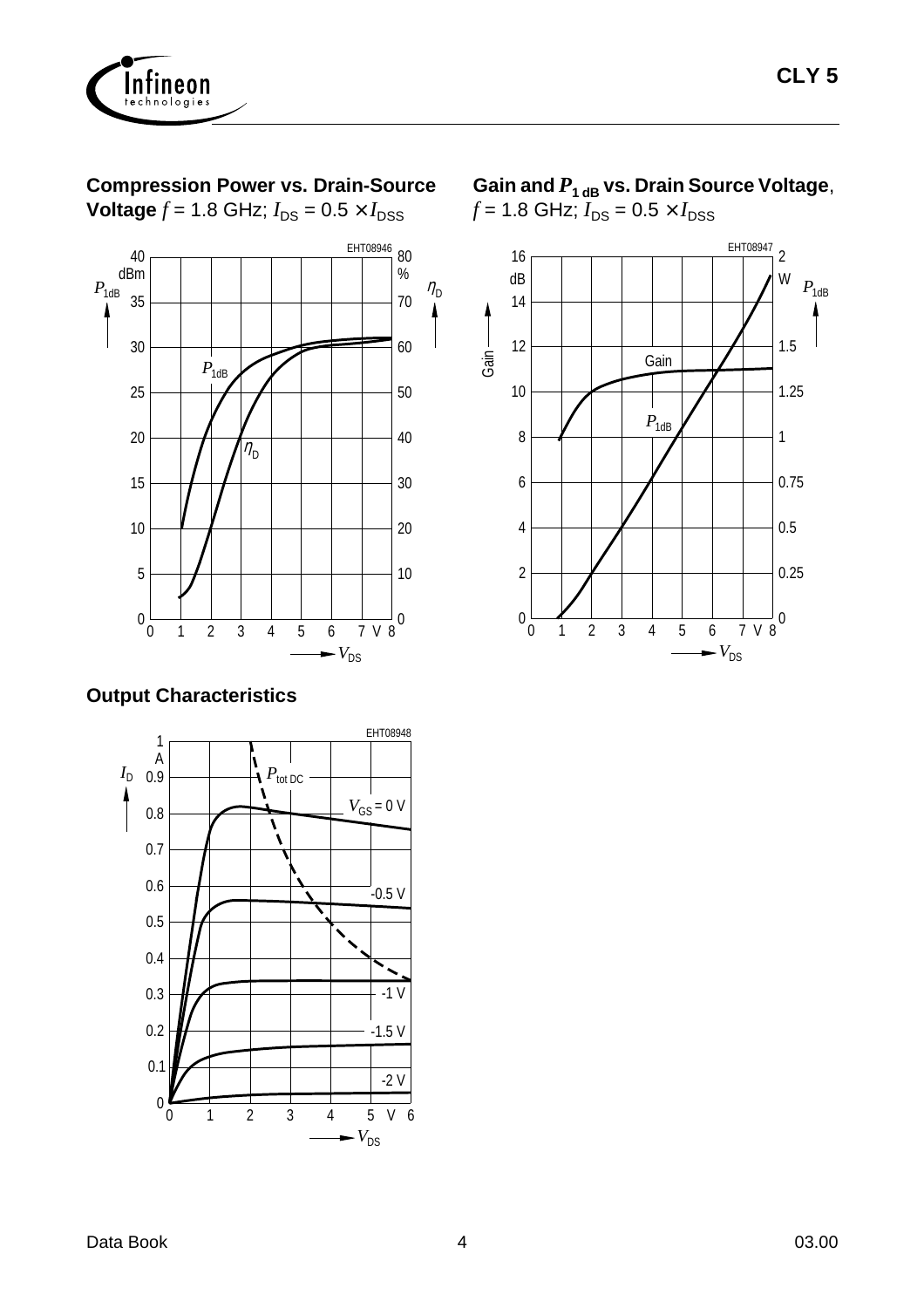

## **Typ. Common Source S-Parameters and Noise Data**

 $V_{DS}$  = 3 V,  $I_D$  = 350 mA,  $Z_o$  = 50 Ω

| $\boldsymbol{f}$ |            | <b>S11</b> |            | <b>S21</b> | <b>S12</b> |            | <b>S22</b> |            |
|------------------|------------|------------|------------|------------|------------|------------|------------|------------|
| GHz              | <b>MAG</b> | <b>ANG</b> | <b>MAG</b> | <b>ANG</b> | <b>MAG</b> | <b>ANG</b> | <b>MAG</b> | <b>ANG</b> |
| 0.1              | 0.98       | $-26.6$    | 11.52      | 160.7      | 0.01024    | 79         | 0.3        | $-171.8$   |
| 0.15             | 0.96       | $-39.4$    | 11.15      | 151.4      | 0.015      | 74.3       | 0.31       | $-169.3$   |
| 0.2              | 0.93       | $-51.5$    | 10.6       | 142.8      | 0.01942    | 69.9       | 0.33       | $-169.2$   |
| 0.25             | 0.9        | $-63.1$    | 10.06      | 134.9      | 0.02323    | 66.1       | 0.36       | $-169.4$   |
| 0.3              | 0.87       | $-73.8$    | 9.49       | 127.4      | 0.02665    | 62.3       | 0.38       | $-169.4$   |
| 0.4              | 0.81       | $-93.3$    | 8.34       | 114.1      | 0.03245    | 57         | 0.4        | $-172.7$   |
| 0.5              | 0.77       | $-110.3$   | 7.33       | 102.5      | 0.03711    | 52.8       | 0.43       | $-175.6$   |
| 0.6              | 0.73       | $-125.3$   | 6.47       | 92.4       | 0.04138    | 49.7       | 0.45       | $-179.4$   |
| 0.7              | 0.71       | $-138.5$   | 5.75       | 83.5       | 0.04528    | 47.3       | 0.47       | 177.5      |
| 0.8              | 0.7        | $-150.4$   | 5.14       | 75.2       | 0.0489     | 45.2       | 0.49       | 174.2      |
| 0.9              | 0.69       | $-161.1$   | 4.64       | 67.6       | 0.05271    | 43.3       | 0.5        | 170.8      |
| $\mathbf 1$      | 0.68       | $-170.8$   | 4.2        | 60.5       | 0.05646    | 41.6       | 0.51       | 168.1      |
| 1.2              | 0.69       | 172.1      | 3.51       | 47.2       | 0.06393    | 38         | 0.54       | 161.8      |
| 1.4              | 0.7        | 157.3      | 2.98       | 35.1       | 0.07181    | 34         | 0.57       | 155.6      |
| 1.5              | 0.71       | 150.5      | 2.76       | 29.2       | 0.07569    | 32         | 0.58       | 152.9      |
| 1.6              | 0.72       | 144.1      | 2.56       | 23.6       | 0.07941    | 29.7       | 0.59       | 149.4      |
| 1.8              | 0.74       | 132.2      | 2.22       | 12.6       | 0.08684    | 24.8       | 0.62       | 143.2      |
| $\overline{2}$   | 0.76       | 121.4      | 1.94       | 2.1        | 0.09377    | 19.7       | 0.65       | 137        |
| 2.2              | 0.78       | 111.5      | 1.7        | $-7.9$     | 0.0998     | 14.6       | 0.68       | 130.9      |
| 2.4              | 0.8        | 102.5      | 1.49       | $-17.4$    | 0.10532    | 9.4        | 0.7        | 124.7      |
| 2.5              | 0.81       | 98         | 1.39       | $-21.9$    | 0.1076     | 6.7        | 0.71       | 121.1      |
| 3 <sup>1</sup>   | 0.85       | 79.2       | 1.01       | $-42.1$    | 0.11638    | $-6$       | 0.76       | 105.6      |
| 3.5              | 0.87       | 64         | 0.75       | $-58.1$    | 0.12148    | $-17.2$    | 0.8        | 91.4       |
| $\overline{4}$   | 0.89       | 51.4       | 0.59       | $-70.6$    | 0.12571    | $-27.3$    | 0.84       | 78.2       |
| 4.5              | 0.9        | 39.8       | 0.48       | $-82.2$    | 0.12914    | $-37.2$    | 0.86       | 65.6       |
| $5\overline{)}$  | 0.92       | 29         | 0.41       | $-93.1$    | 0.13429    | $-47$      | 0.88       | 53.1       |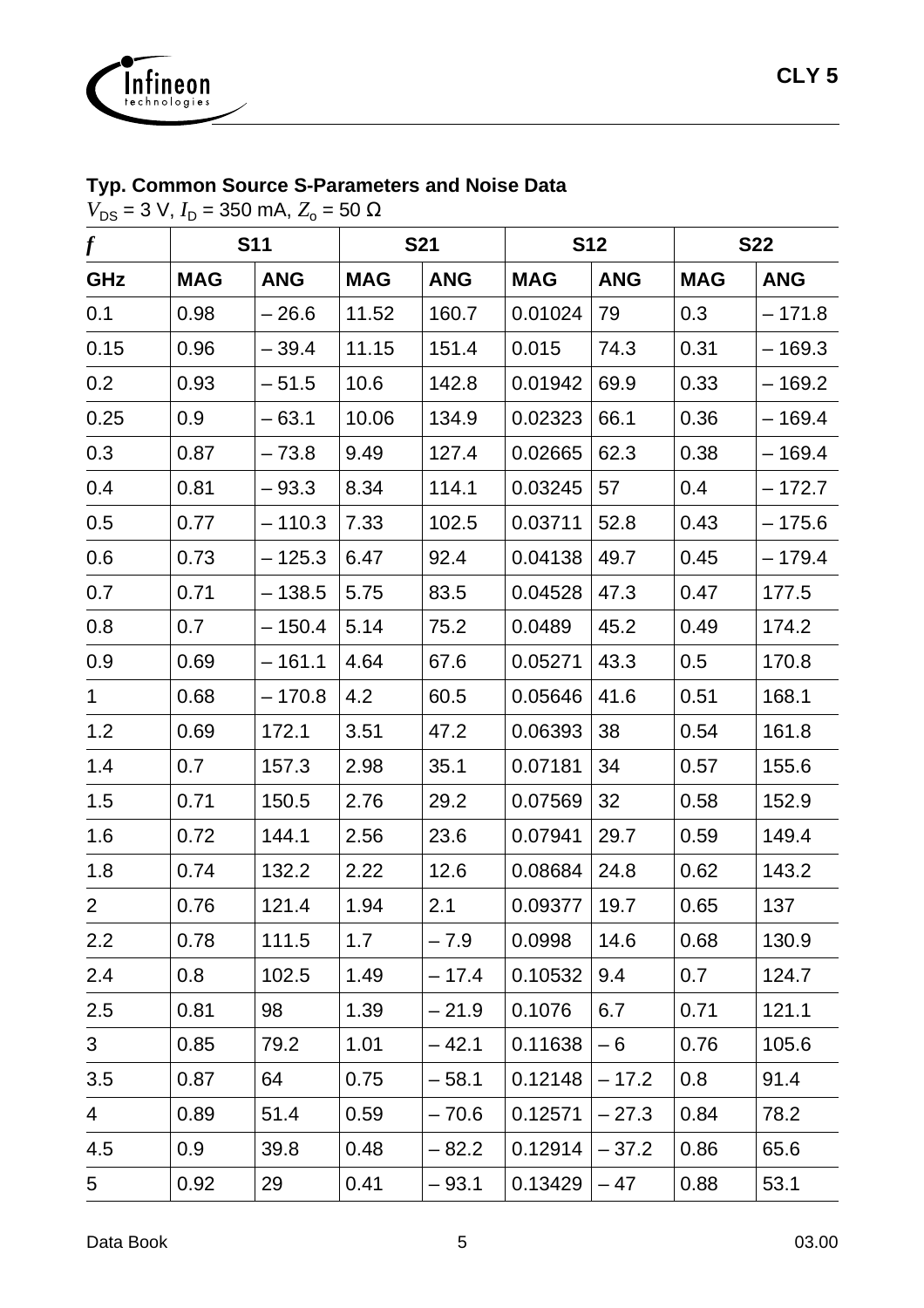

## **Typ. Common Source S-Parameters and Noise Data** (cont'd)

 $V_{DS}$  = 3 V,  $I_D$  = 350 mA,  $Z_o$  = 50 Ω

|     | <b>S11</b> |            | <b>S21</b> |            | <b>S12</b>                              |            | <b>S22</b> |            |
|-----|------------|------------|------------|------------|-----------------------------------------|------------|------------|------------|
| GHz | <b>MAG</b> | <b>ANG</b> | <b>MAG</b> | <b>ANG</b> | <b>MAG</b>                              | <b>ANG</b> | <b>MAG</b> | <b>ANG</b> |
| 5.5 | 0.92       | 18.4       | 0.35       |            | $-103.4$ $ 0.13892  - 57$               |            | 0.9        | 40.3       |
| 6   | 0.92       | 8.3        | 0.31       |            | $-112.4$ $\mid$ 0.14142 $\mid$ $-$ 66.8 |            | 0.91       | 27         |

| £<br>J | min  | $G_{\mathsf{opt}}$ |            | $R_{\sf n}$ | $^{\prime}$ n |
|--------|------|--------------------|------------|-------------|---------------|
| GHz    | dB   | <b>MAG</b>         | <b>ANG</b> | 77          | -             |
| 0.9    | 0.92 | 0.408              | 142        | 3.9         | 0.79          |
| 1.8    | 1.72 | 0.664              | $-134$     | 8.1         | 0.162         |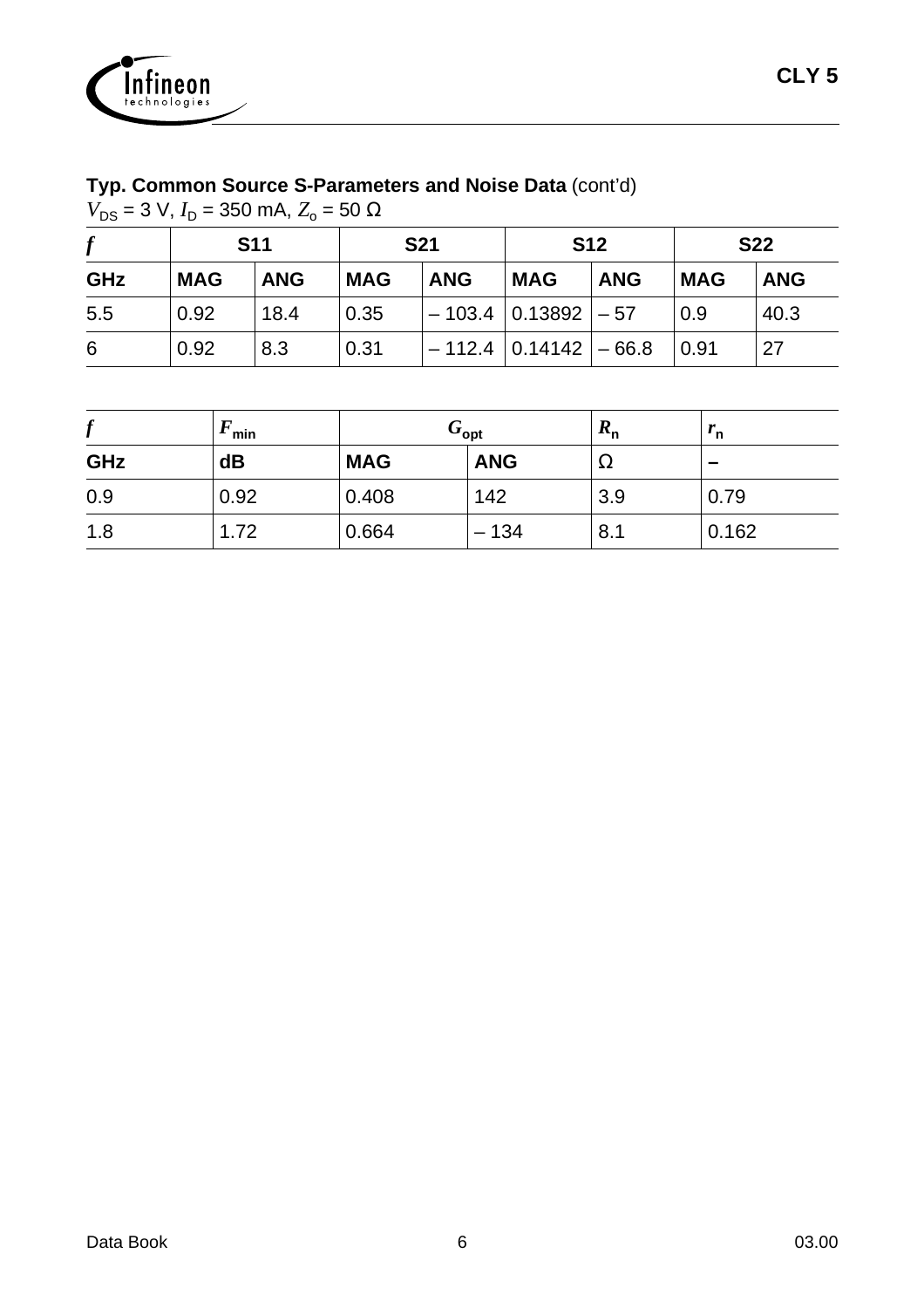

### **Typ. Common Source S-Parameters and Noise Data**

 $V_{DS}$  = 5 V,  $I_D$  = 350 mA,  $Z_o$  = 50 Ω

| $\boldsymbol{f}$ |            | <b>S11</b> |            | <b>S21</b> | <b>S12</b> |            | <b>S22</b> |            |
|------------------|------------|------------|------------|------------|------------|------------|------------|------------|
| GHz              | <b>MAG</b> | <b>ANG</b> | <b>MAG</b> | <b>ANG</b> | <b>MAG</b> | <b>ANG</b> | <b>MAG</b> | <b>ANG</b> |
| 0.1              | 0.98       | $-26.3$    | 13.02      | 160.1      | 0.00906    | 79.1       | 0.15       | $-153.9$   |
| 0.15             | 0.95       | $-38.8$    | 12.58      | 150.7      | 0.01326    | 73.7       | 0.17       | $-148.4$   |
| 0.2              | 0.92       | $-50.8$    | 11.98      | 141.9      | 0.01702    | 69.3       | 0.2        | $-148.5$   |
| 0.25             | 0.89       | $-62.1$    | 11.34      | 133.7      | 0.02026    | 65.6       | 0.23       | $-149.9$   |
| 0.3              | 0.86       | $-72.6$    | 10.68      | 126.1      | 0.02304    | 61.8       | 0.26       | $-150.6$   |
| 0.4              | 0.8        | $-91.7$    | 9.39       | 112.4      | 0.02771    | 57         | 0.29       | $-155.5$   |
| 0.5              | 0.76       | $-108.3$   | 8.24       | 100.6      | 0.03151    | 53.4       | 0.33       | $-159.4$   |
| 0.6              | 0.72       | $-122.9$   | 7.27       | 90.2       | 0.0348     | 51.2       | 0.35       | $-164.1$   |
| 0.7              | 0.7        | $-135.9$   | 6.45       | 80.9       | 0.03798    | 49.7       | 0.37       | $-167.6$   |
| 0.8              | 0.69       | $-147.6$   | 5.77       | 72.4       | 0.04099    | 48.8       | 0.4        | $-171.3$   |
| 0.9              | 0.68       | $-158.1$   | 5.2        | 64.5       | 0.04435    | 47.9       | 0.41       | $-174.9$   |
| $\mathbf 1$      | 0.68       | $-167.7$   | 4.7        | 57         | 0.04784    | 47.1       | 0.44       | $-177.8$   |
| 1.2              | 0.68       | 175.3      | 3.92       | 43         | 0.05543    | 45.2       | 0.47       | 175.4      |
| 1.4              | 0.7        | 160.4      | 3.31       | 30.1       | 0.06413    | 42.2       | 0.51       | 168.7      |
| 1.5              | 0.71       | 153.6      | 3.06       | 24         | 0.06865    | 40.6       | 0.54       | 165.5      |
| 1.6              | 0.72       | 147.1      | 2.83       | 17.9       | 0.07318    | 38.5       | 0.55       | 161.7      |
| 1.8              | 0.75       | 135        | 2.43       | 6.2        | 0.08237    | 33.7       | 0.6        | 154.6      |
| $\overline{2}$   | 0.77       | 123.9      | 2.1        | $-5$       | 0.09121    | 28.3       | 0.64       | 147.5      |
| 2.2              | 0.8        | 113.7      | 1.82       | – 15.6     | 0.09917    | 22.5       | 0.67       | 140.4      |
| 2.4              | 0.82       | 104.3      | 1.58       | $-25.7$    | 0.10617    | 16.7       | 0.7        | 133.3      |
| 2.5              | 0.83       | 99.7       | 1.47       | $-30.4$    | 0.10916    | 13.6       | 0.72       | 129.1      |
| 3 <sup>1</sup>   | 0.87       | 80.1       | 1.02       | $-51.4$    | 0.12055    | $-0.8$     | 0.78       | 111.6      |
| 3.5              | 0.89       | 64.4       | 0.74       | - 67.4     | 0.12631    | $-13.4$    | 0.83       | 95.8       |
| $\overline{4}$   | 0.91       | 51.5       | 0.56       | $-79.4$    | 0.13053    | $-24.5$    | 0.86       | 81.3       |
| 4.5              | 0.92       | 39.6       | 0.45       | $-90.2$    | 0.13384    | $-35$      | 0.88       | 67.9       |
| $5\overline{)}$  | 0.93       | 28.8       | 0.37       | $-100$     | 0.13894    | $-45.2$    | 0.91       | 54.9       |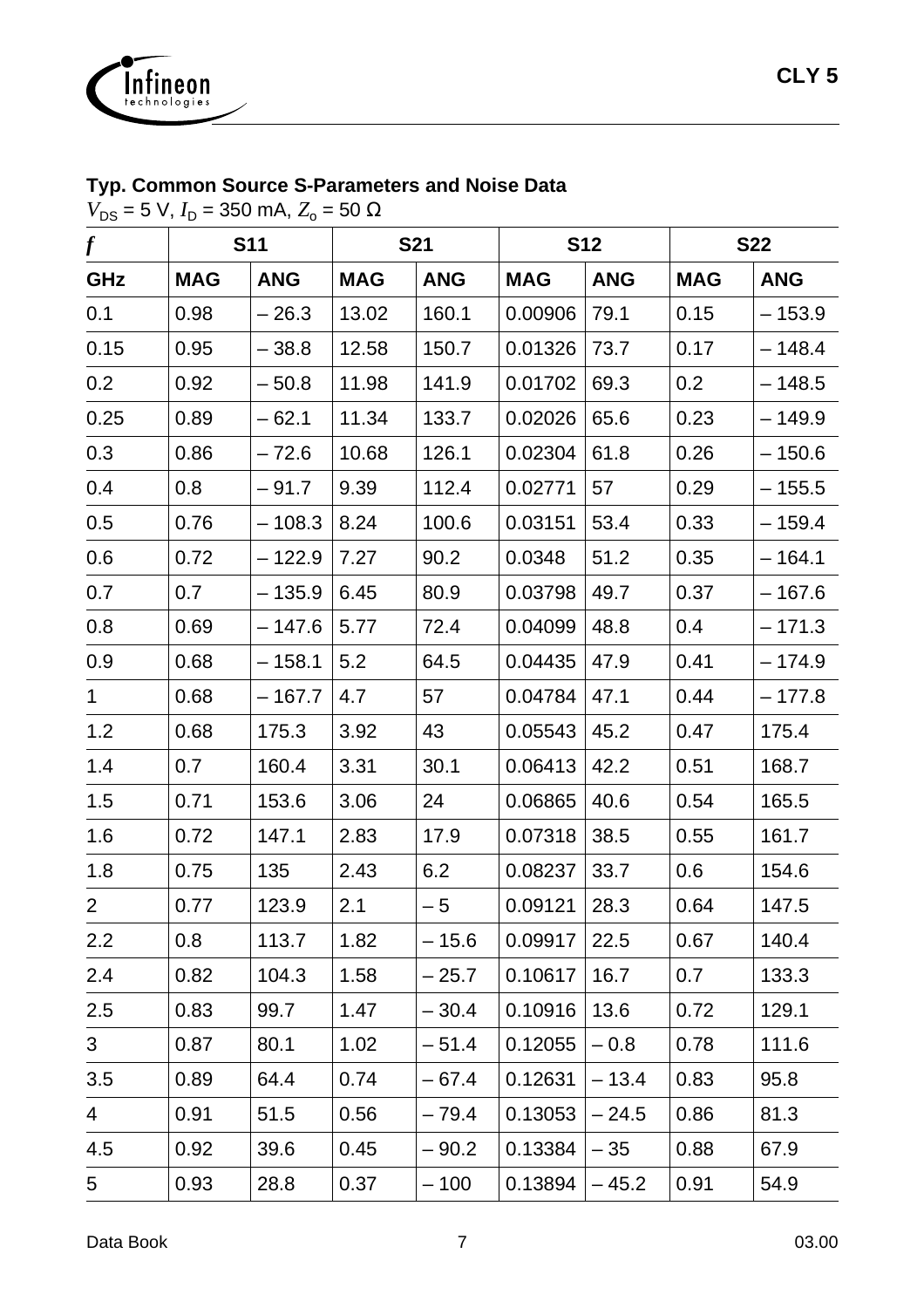

## **Typ. Common Source S-Parameters and Noise Data** (cont'd)

 $V_{DS}$  = 5 V,  $I_D$  = 350 mA,  $Z_o$  = 50 Ω

|     |            | <b>S11</b> |            | <b>S21</b> |                              | <b>S12</b> |             | <b>S22</b> |  |
|-----|------------|------------|------------|------------|------------------------------|------------|-------------|------------|--|
| GHz | <b>MAG</b> | <b>ANG</b> | <b>MAG</b> | <b>ANG</b> | <b>MAG</b>                   | <b>ANG</b> | <b>MAG</b>  | <b>ANG</b> |  |
| 5.5 | 0.93       | 18.1       | 0.31       |            | $ -109.2 0.1434  - 55.5$     |            | $\mid$ 0.92 | 41.7       |  |
| 6   | 0.93       |            | 0.27       |            | $-117.1$ $ 0.14538$ $ -65.6$ |            | 0.92        | 28         |  |

| J   | min  | $G_{\mathsf{opt}}$ |            | $\mathbf{u}_n$ | $^{\prime}$ n |
|-----|------|--------------------|------------|----------------|---------------|
| GHz | dB   | <b>MAG</b>         | <b>ANG</b> | 73             |               |
| 0.9 | 1.05 | 0.369              | 139        | 4.9            | 0.097         |
| 1.8 | 1.94 | 0.603              | $-132$     | 10.9           | 0.218         |

Additional S-Parameter available on data disc!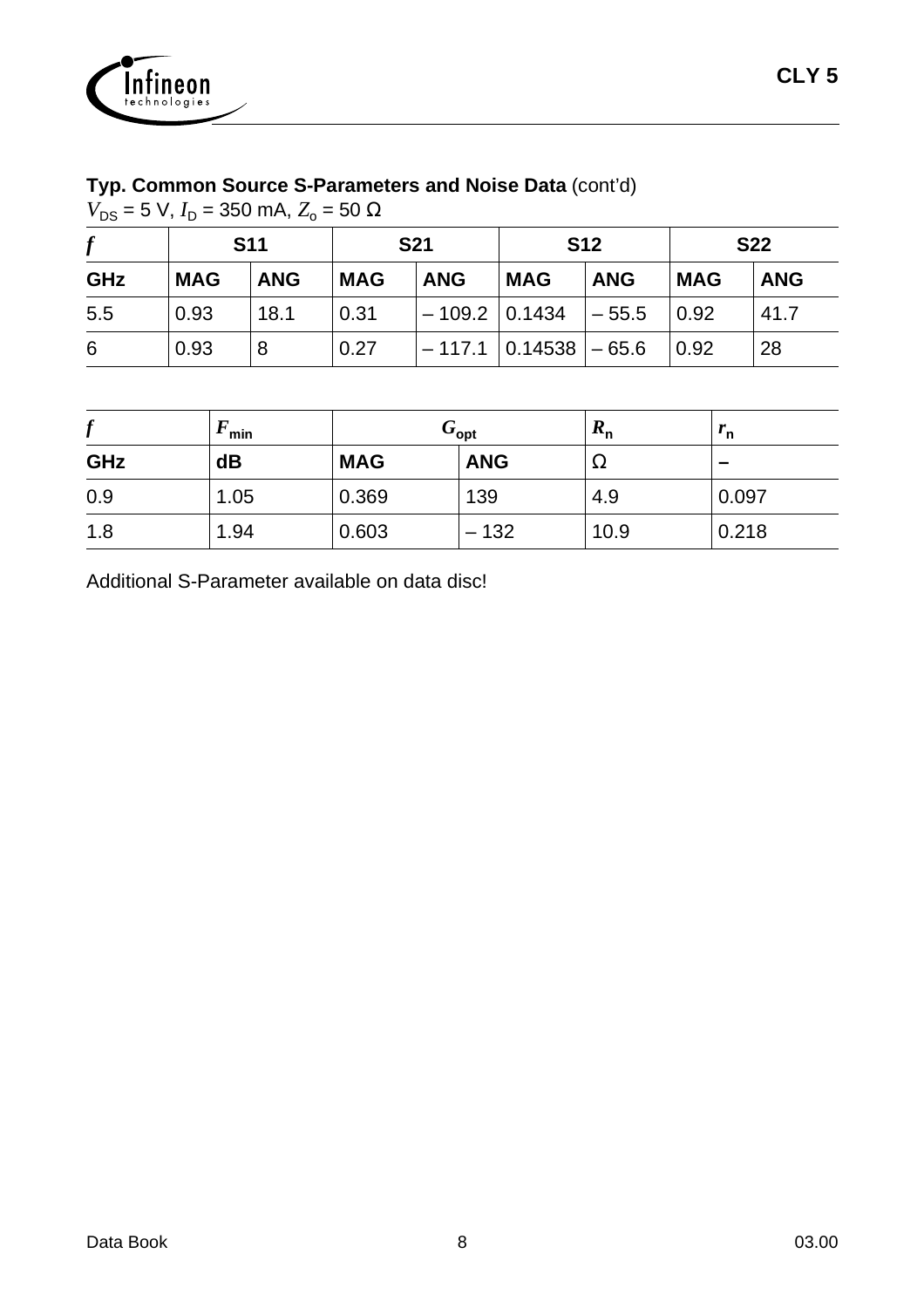

**Total Power Dissipation**



#### **Permissible Pulse Load**

 $P_{\text{tot\_max}}/P_{\text{tot\_DC}} = f(t_p)$ 

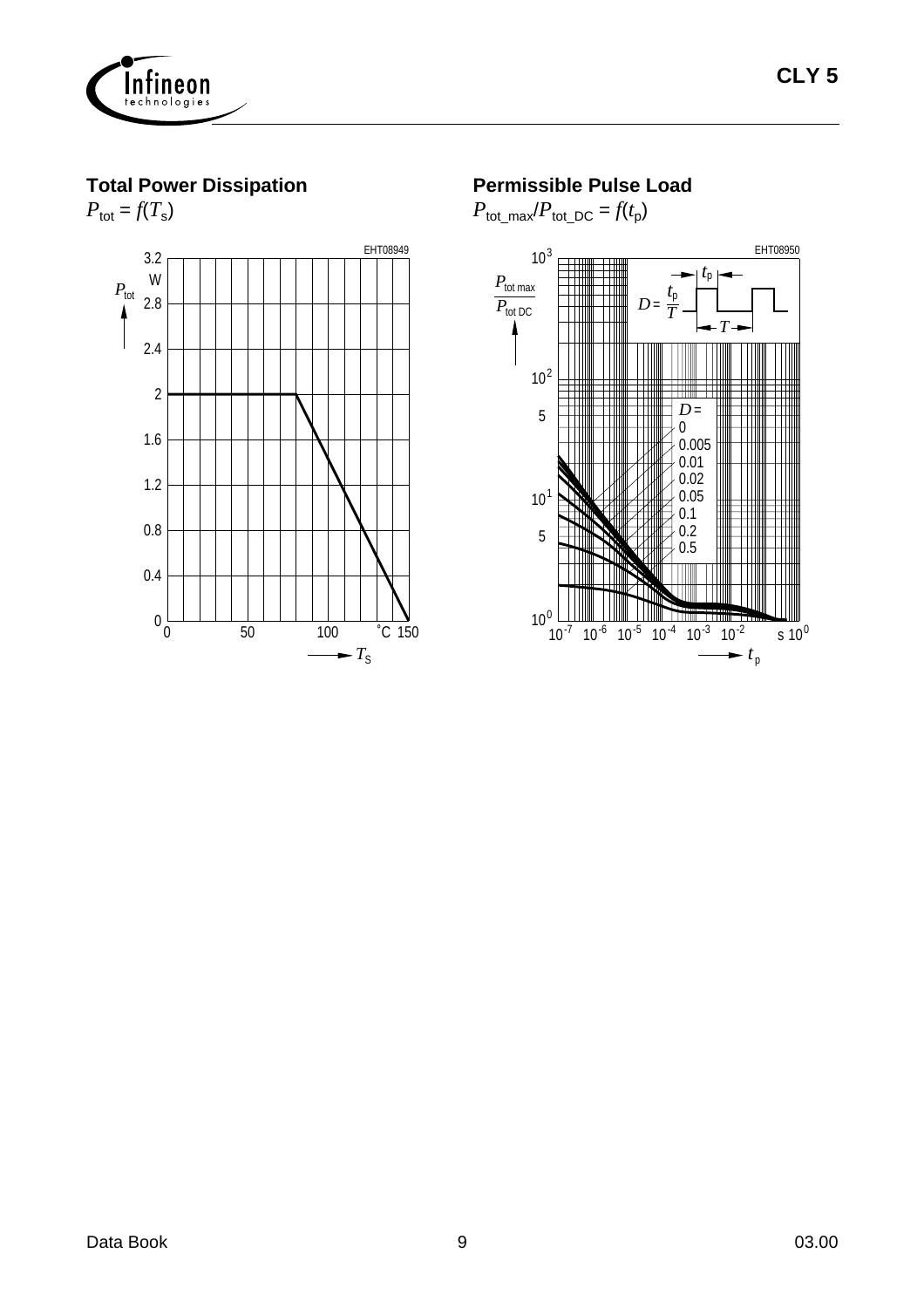



#### **Increased Power Handling Capability Pulsed Applications**



Take value  $P_{\text{tot max}}/P_{\text{tot DC}}$  from diagram permissible pulse load -->  $P_{\text{tot max}}/P_{\text{tot DC}} \approx 1.4$  $P_{\text{tot}} = 2 \text{ W} \times 1.4 = 2.8 \text{ W}$ 



**Figure 2** DECT TDMA-Frame  $(D = t_p/T = 0.417 \text{ ms}/10 \text{ ms} = 0.0417)$ 

Take value  $P_{\text{tot max}}/P_{\text{tot DC}}$  from diagram permissible pulse load -->  $P_{\text{tot max}}/P_{\text{tot DC}} \approx 1.5$  $P_{\text{tot}} = 2 W \times 1.5 = 3 W$